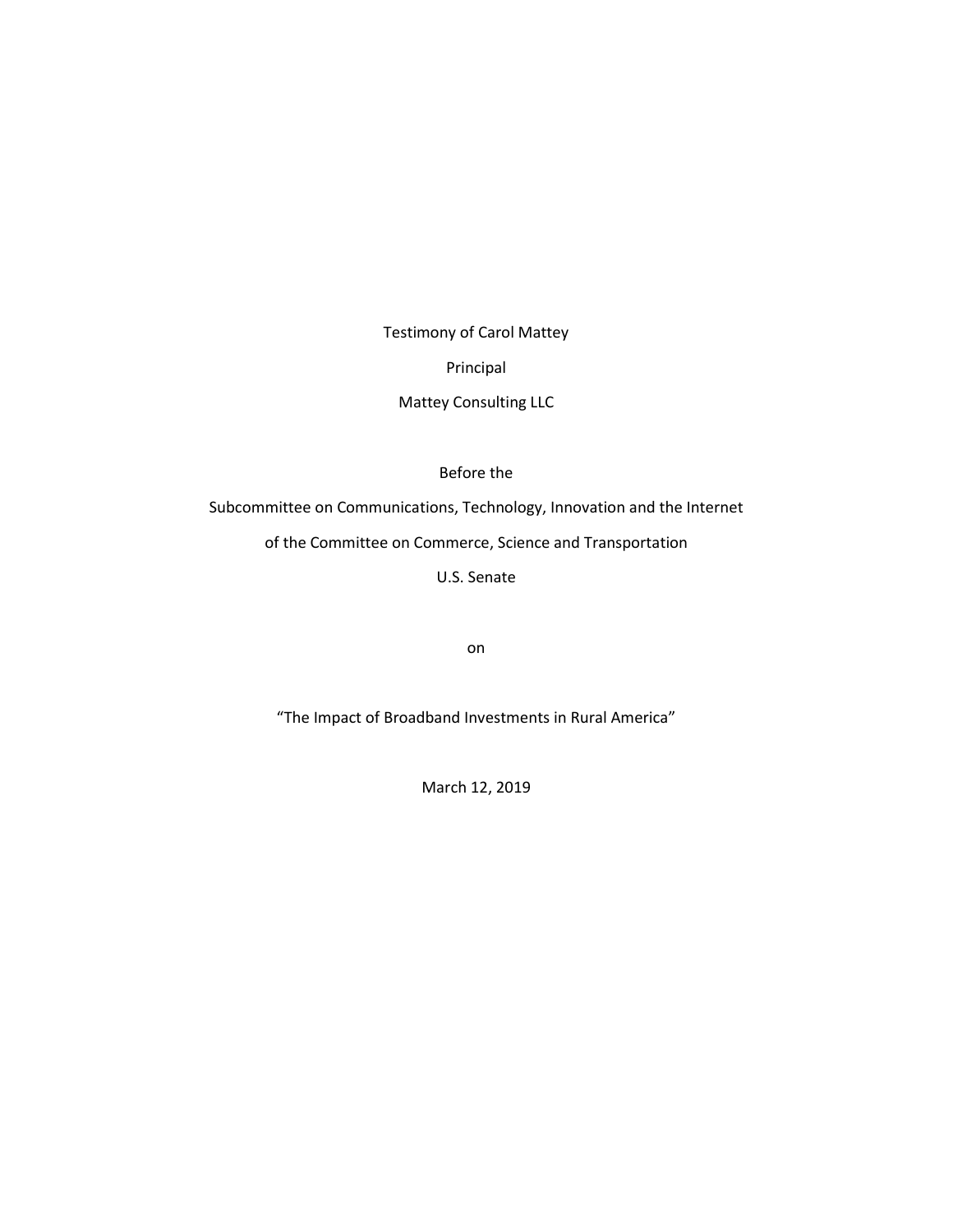Thank you very much, Chairman Thune and members of the Subcommittee. I am deeply honored to appear before you today to share my perspective on efforts to expand broadband access in rural America.

While I'm a consultant with both private sector and governmental clients, I appear before you today to share my personal views on issues I have wrestled with for many years. I bring the perspective of a former government official and regulator, with 22 years of experience at the Federal Communications Commission (FCC) and the National Telecommunications & Information Administration.

In 2009-2010, I developed the universal service recommendations in the FCC's National Broadband Plan. Then, as Deputy Chief at the FCC, I implemented those recommendations over the next seven years, transforming the FCC's Universal Service Fund (USF) voice-focused high-cost program into a modern, data-driven program that supports broadband networks only in those areas of our nation where there is no private sector business case. I am mindful that government resources must be carefully targeted and invested wisely. I bring to you firsthand experience with designing and implementing one federal government program to address the lack of broadband in rural areas and personal knowledge of the practical and political impediments to completing the task.

In this testimony, I review the progress the FCC has made and then offer some observations on next steps for the FCC now that it has largely completed its initial implementation of the Connect America Fund reforms adopted in 2011. I address the need to coordinate among broadband funding programs and then conclude with my thoughts on reforming the system for raising the funds that finance the federal USF, also known as contributions reform. Throughout, my intent is to highlight the key issues that public policymakers must resolve so that our nation can complete the job of ensuring that all Americans in rural areas have full access to opportunities for jobs, education, healthcare, economic development, and more through broadband connectivity.

## Taking Stock of Where We Are

When the FCC reformed the existing high-cost program in 2011, it observed that there was a digital divide within rural America. Some rural communities had state-of-the-art communications connectivity, and other communities had nothing. The system in place at the time had numerous shortcomings and was never going to close that gap.

To get broadband service to challenging areas requires money and a willing provider. The reason why certain areas aren't served is that they are viewed by the existing incumbent telecommunications carrier as non-profitable. The costs to serve are too high compared to the anticipated revenues from the customers. That's it – plain and simple. It does not make economic sense for a private sector firm to invest more capital in low-return rural areas if it has opportunities to earn a higher return elsewhere. Without viable and willing providers, and access to capital, there will be no solution to the broadband availability gap that exists today.

As a result of the FCC's reform efforts, universal access to broadband now is an explicit goal of the FCC's universal service program.

The FCC has moved from a program that handed out money with no specific requirements to upgrade network infrastructure to a new program with defined obligations for recipients to deploy broadband by a date certain in exchange for support.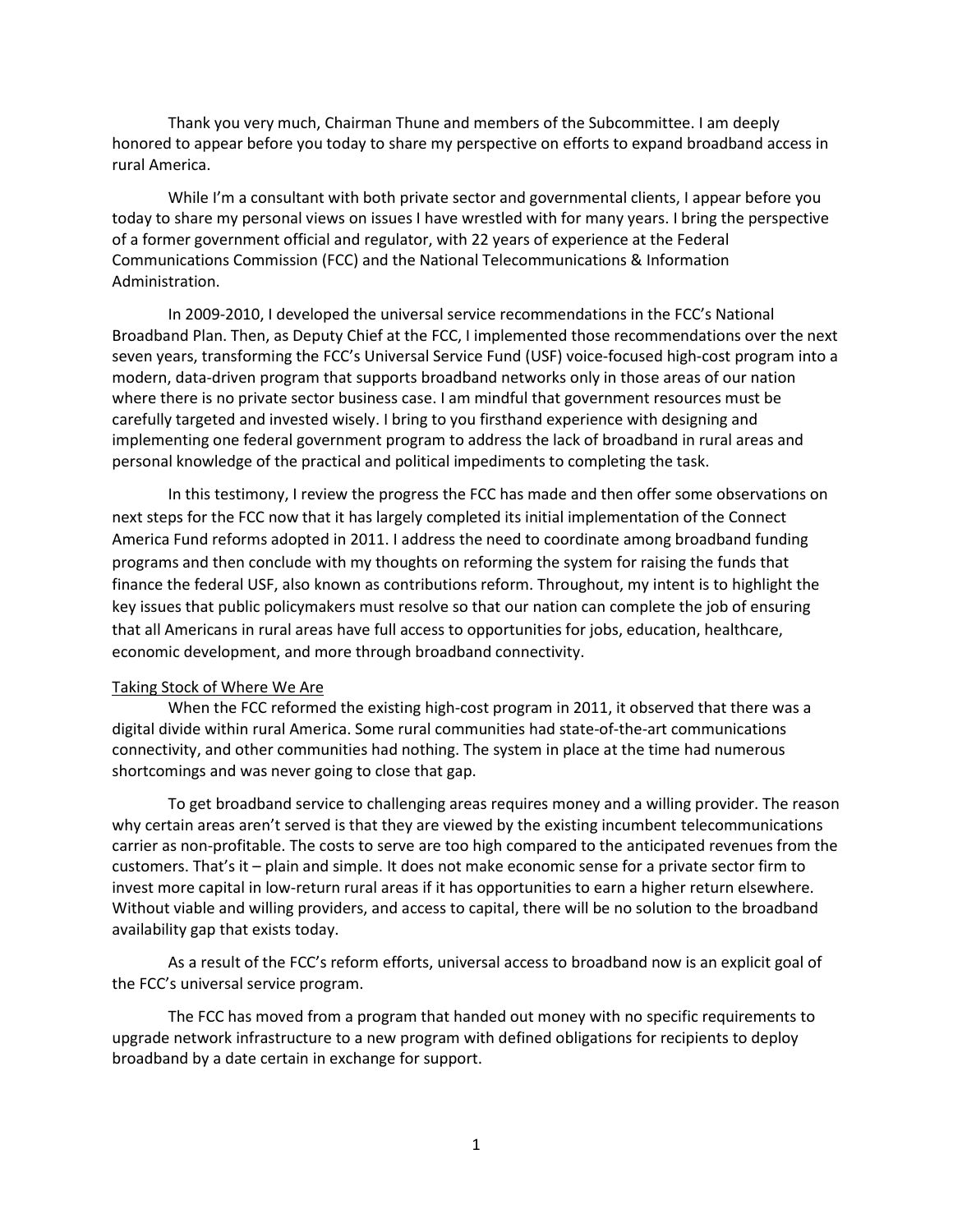The FCC has adopted a regime with improved accountability and consequences for noncompliance. There may be more work to be done on the margins, in terms of how specific details are administered, but big picture – we now have verification of performance and an ability to track progress in closing the digital divide.

The FCC has moved from a system in which support was available throughout an incumbent's service territory, and subsidies could be used to upgrade infrastructure to compete against unsubsidized competitors in areas that aren't even that costly to serve, to one in which support is more narrowly targeted to high-cost areas lacking an unsubsidized competitor.

The FCC has created a pathway to allow non-incumbents into the universal service program, recognizing that the incumbent telecommunications carrier is not necessarily interested in serving rural markets, and others may be better situated to serve consumers.

The FCC has adopted a technology-neutrality approach, concluding that it would set performance standards and not dictate what type of provider or technology would be allowed to receive funding so long as the recipient meets the standards.

And the FCC has begun to use auctions to award support, which ensures that subsidies are subject to market discipline.

More than seven years later, we now have a situation where a variety of providers have access to a stable amount of Connect America Fund support for a defined term of years with requirements to meet certain broadband performance obligations. Essentially, the FCC committed a revenue stream for a period of years in order to stimulate additional investment in rural America. The private sector will be more willing to make those investments, and banks will be more willing to finance those upfront costs to build infrastructure, because there is an assurance of a known cash flow for a defined period. And people, your constituents, are benefitting from these changes. More people in rural America will be able to access the internet and all the benefits that come with broadband connectivity.

There have been a few bumps, and course corrections, along the way. That's to be expected.

In 2011, the FCC defined fixed broadband for purposes of the Connect America Fund as 4 megabits per second (Mbps) upstream/1 Mbps downstream and decided that high-cost recipients with fixed broadband public interest obligations should provide a minimum of 4/1 Mbps service. At that time, the FCC rightly recognized the definition of broadband should evolve over time, and it committed to initiating a proceeding no later than 2014 to review the minimum performance characteristics to ensure that the Connect America Fund would continue to support broadband service that is reasonably comparable to broadband service in urban areas.

In late 2014, the FCC adjusted the minimum performance standard for fixed broadband for Connect America Fund recipients upward to 10/1 Mbps. More recently, in the December 2018 *Rate-of-Return Reform Order*, the FCC adopted 25/3 Mbps as the new minimum speed requirement for rate-ofreturn carriers. It has not yet addressed what the minimum should be for the rest of the country.

It is notable that each time the FCC has set a minimum standard, that standard has become outmoded before funding recipients complete their required deployments. If past experience is any indication of the future, the 25/3 Mbps standard will become out-of-date as well.

It has taken a long time to implement the initial vision for reform. It's been nine years since the release of the National Broadband Plan, and more than seven years since the release of the 2011 *USF*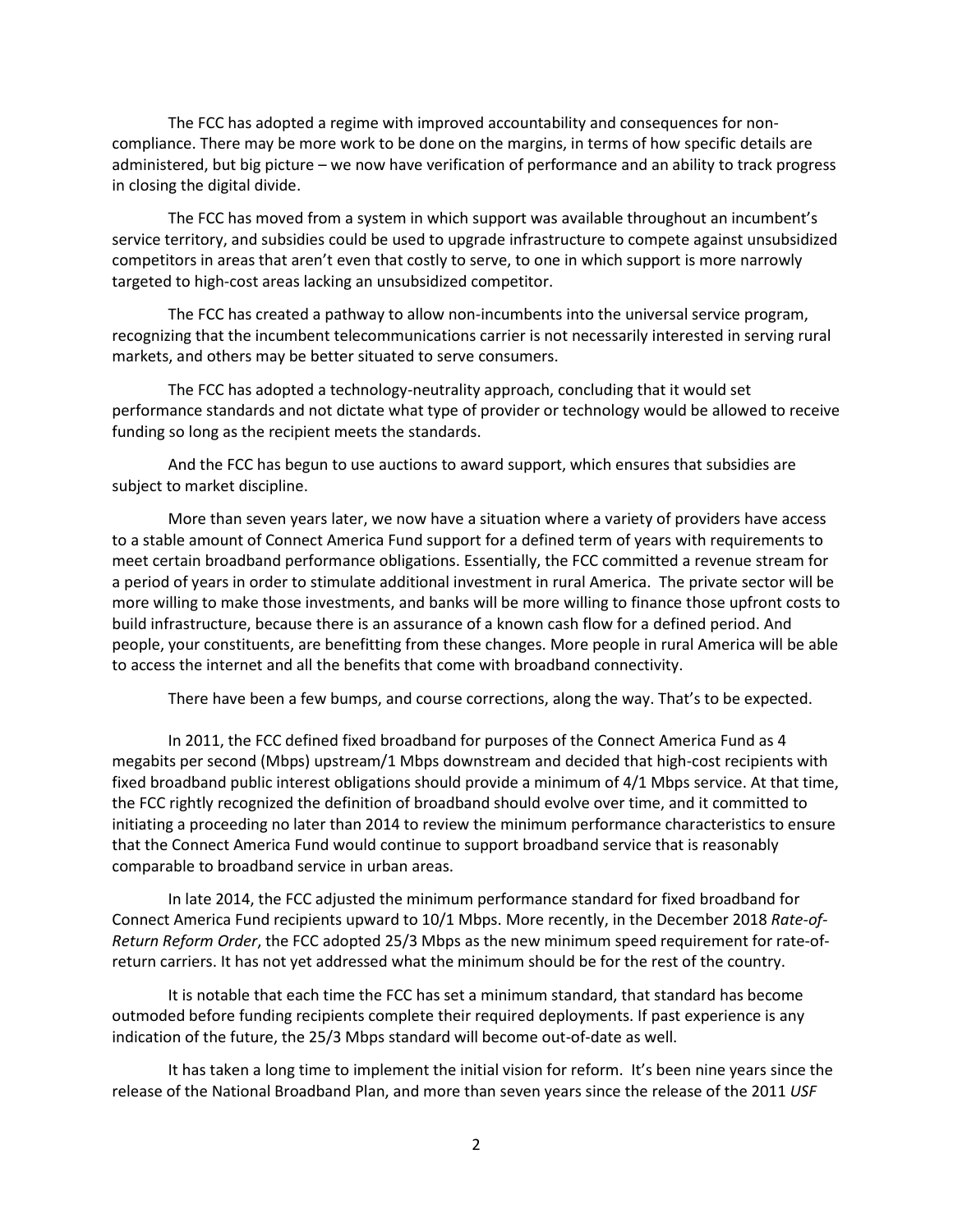*Transformation Order*. There are a lot of reasons why it took so long, but it's a cautionary tale for anyone urging dramatic changes to the system now in place.

Rural consumers are impatient. Once they hear that government funding is bringing broadband to their area, they expect it to appear overnight. It took decades to bring electricity and telephony to all corners of America. Hopefully, this time, it won't take so long. But there's no question, this is a massive, multi-year project.

#### Next Steps for the FCC

With that as the backdrop, I'd like to turn now to next steps for the FCC.

I want to personally congratulate the FCC for conducting the Phase II auction last summer, and its recent announcement that it is ready to authorize the first group of Phase II winning bidders. I authored the chapter in the National Broadband Plan that recommended, among other things, that "the FCC should identify ways to drive funding to efficient levels, including market-based mechanisms where appropriate, to determine the firms that will receive CAF support and the amount of support they receive." I believed it then, and I still support that recommendation today. Thoughtfully designed auctions are an important component of the FCC's toolkit.

I view the FCC's Phase II auction as a success. The auction demonstrated unequivocally that alternative providers using a variety of technologies are willing to compete for support – and that is a positive development. There were winning bids for about three-quarters of the locations up for bid. More than half of the locations with winning bids are slated to get 100 Mbps or better service. Providers planning to use fixed wireless technology, in some cases in conjunction with fiber, won about 65% of the dollars, to serve about 53% of the locations up for auction. Electric providers won about 18% of the dollars to serve about 13% of the locations. Satellite won 8% of the dollars, to serve 27% of the locations.

The larger incumbents (the price cap companies) won less than 2% of the dollars, to serve only 1% of the locations. But there's an important caveat – several of them did not even bid in the auction. Those price cap carriers that did bid only bid on a very small number of locations. In my view, the bidding activity of price cap carriers as a group in this auction is not necessarily indicative of how those companies might act in the context of future auctions.

I am heartened to see a variety of providers willing to provide better service, for less support, than otherwise might have been the case. That enables the FCC to stretch those dollars farther to serve more consumers.

There are several pieces of unfinished business remaining from the 2011 *USF Transformation Order*: implementing the Mobility Fund Phase II auction and the Remote Areas Fund (RAF). In addition, the FCC has promised to hold an auction before the end of the Phase II term for the larger carriers to award support in those areas on a competitive basis, often referred to as Phase III of the Connect America Fund.

I'll focus my attention today on efforts to expand access to fixed broadband, while recognizing that there is much yet to do to reach the FCC's goal of universal access to mobile broadband.

With the benefit of hindsight, I question the FCC's decision back in 2011 to adopt a separate fund called the Remote Areas Fund. The theory was well intentioned, but the structure was wrong. I've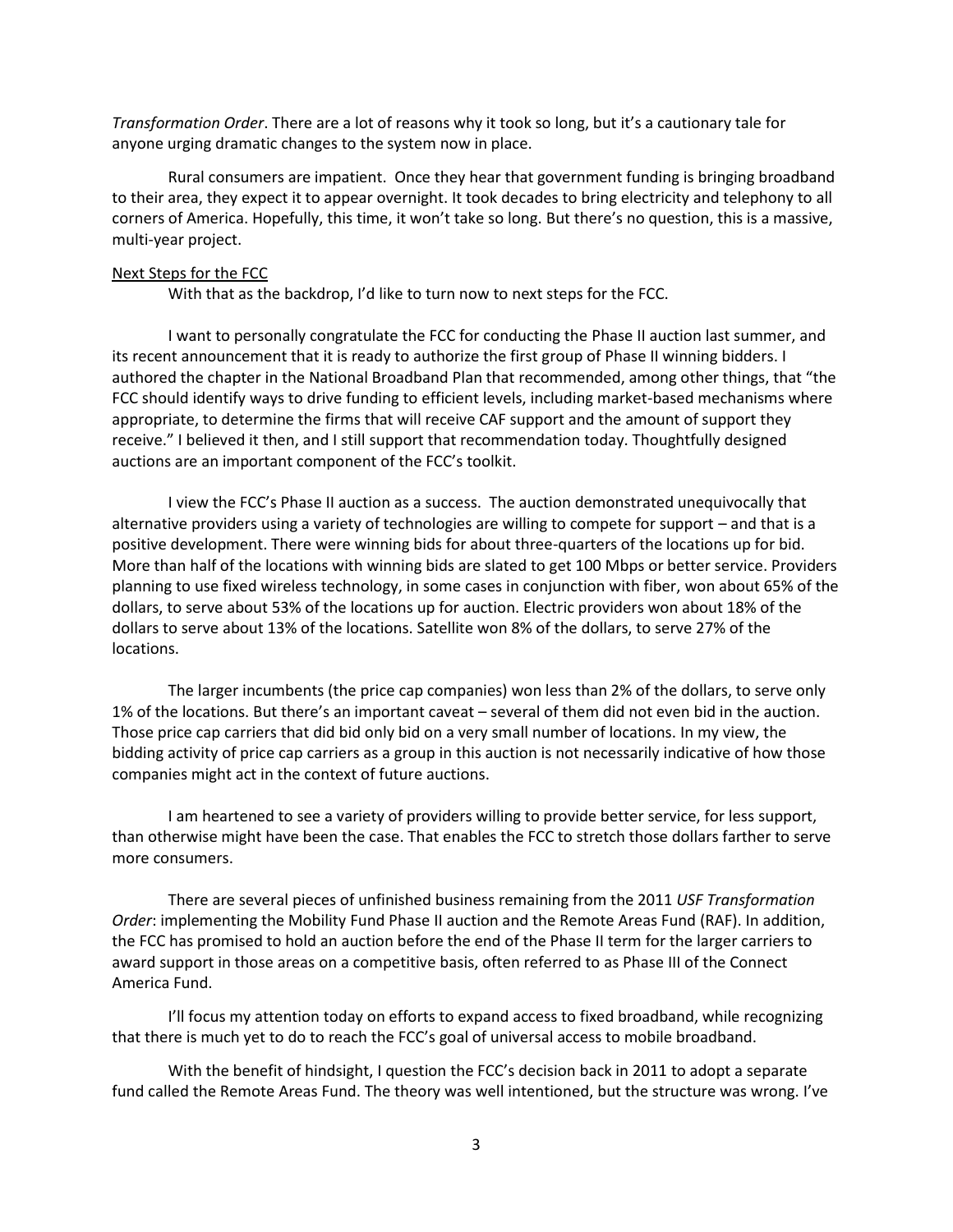come to appreciate that segregating one set of communities into a separate fund tends to make those folks feel like they are second class citizens.

The theory was that some areas of the country are just too expensive to serve with fiber; consumers in those areas instead would be served by alternative technologies, like fixed wireless and satellite. There'd be a separate pot of money available to providers willing to serve those areas, possibly with lowered service standards.

So, what happened? For one thing, we came to realize that RAF areas are sprinkled around and within other high-cost areas, a proverbial checkerboard on a map that does not necessarily reflect how companies build networks. Some commenters said, "Don't implement the Remote Areas Fund in my backyard." The service providers using alternative technologies that the FCC originally intended for the Remote Areas Fund said, "Don't relegate me to the Remote Areas Fund. I shouldn't be limited to the most expensive, least profitable locations in the country. I want the opportunity to compete for funding on a technology-neutral basis everywhere."

Eventually, the FCC decided to put those extremely high-cost areas located within the territories of the price cap companies into the Phase II auction, along with the high-cost areas in the states where the price cap carrier turned down the offer of Phase II support. The FCC figured out a way to conduct an auction in which providers using different technologies, and proposing to offer different levels of service, could compete head to head.

Effectively, the Phase II auction implemented the original vision for the Remote Areas Fund because it included the areas expected to be the most expensive to serve.

Ultimately, it was the market that determined which areas of the country would be served by alternative technologies, offering whatever level of service, not government regulators based on estimates of cost to serve from a hypothetical cost model. That's a good thing, in my opinion.

To be sure, some areas lacked winning bidders in the Phase II auction. Those areas logically would be the ones up for bid in a RAF auction, if the FCC still intends to go forward with that. It's worth considering whether the better course would be to discard the notion of the Remote Areas Fund as a standalone fund and roll those geographic areas into the upcoming Phase III auction.

The Phase II term of support for the larger price cap companies ends on December 31, 2020. In the big scheme of things, that's not that far away.

Back in 2014, the FCC decided that it would provide a six-year term of support to the companies that accepted the offer of Phase II support, with the option to receive an additional year of support through the end of 2021.

Given the usual timeline for FCC auctions, the FCC needs to get started on the Phase III auction as soon as possible. Start to finish, it generally takes 9-12 months to implement an auction after adopting the substantive rules for what is going to be auctioned, and that doesn't even include the time to solicit comment on those rules. After the bidding is over, it typically takes a minimum of six months before funding is authorized to some winning bidders and even longer to authorize all of the winning bidders.

Here are just a few of the key decisions that the FCC will need to make regarding the Phase III auction:

• What is the minimum performance standard for the Phase III auction?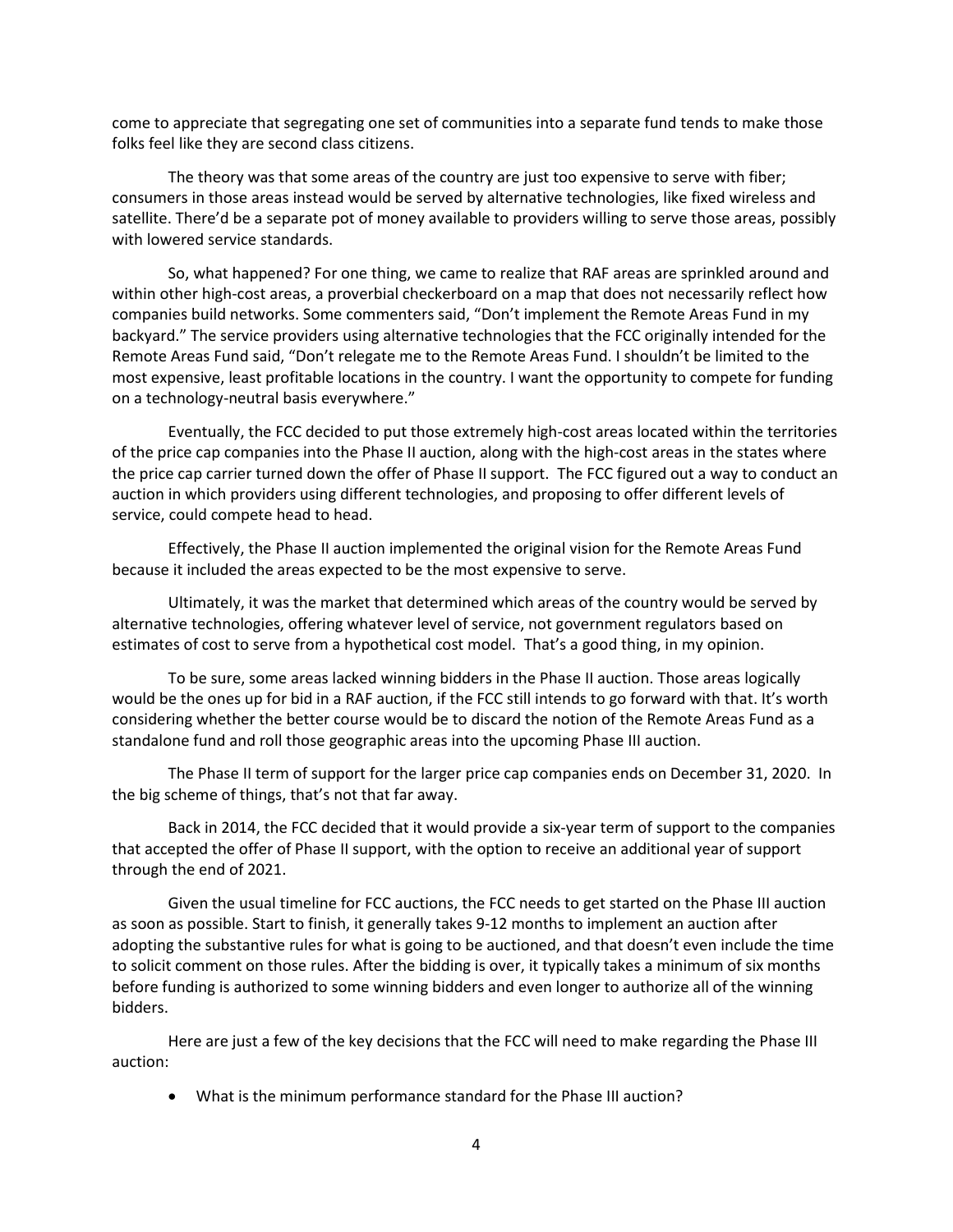In the recent Phase II auction, the FCC allowed bidders to bid on one of four performance tiers, with 10/1 Mbps service as the minimum tier. A mere quarter of 1% of the winning bids were in the 10/1 Mbps tier. The market has spoken: 10/1 Mbps is yesterday's technology. The FCC needs to recalibrate its vision for what is the minimum requirement in any future auction.

• Which geographic areas will be eligible?

A logical corollary of increasing the minimum performance standard is that the FCC would readjust the standard for determining whether there's an unsubsidized competitor that makes an area ineligible for Connect America Fund support. That would expand the geographic areas eligible for the Phase III auction, compared to the areas now receiving model-based support or slated to receive support from the Phase II auction.

• What data sources should the FCC use to decide what areas are eligible in the Phase III auction?

Many are dissatisfied with the FCC's current Form 477 data collection. The problem is that a data collection originally adopted for another purpose many years ago now is forming the foundation for funding decisions that have enormous implications for the American public.

I am personally acquainted from my tenure at the FCC with the difficulties of conducting a challenge process to determine the specific geographic areas eligible for Connect America Fund support. There must be a better way to do this.

The FCC is considering modifications to its Form 477 data collection. We all want a comprehensive national database of broadband service availability that could be used by all agencies, both federal and state, to make informed funding decisions.

If I were still at the FCC, while fully supporting the need for better datasets to make funding decisions, I'd be worried if efforts to develop a more comprehensive database of service availability were to prevent the FCC from moving to the Phase III auction in a timely manner. We should not let the perfect become the enemy of the good: there are ways to move forward so that we can achieve the shared goal of getting more broadband out to consumers sooner rather than later.

There are no silver bullet solutions that will quickly update the national broadband availability maps to a state of perfection. Any significant changes to existing data collections are going to require time and money. Any new data collection will require Paperwork Reduction Act approval from the Office of Management and Budget, and it will take time to collect and clean up the data. The first filing in a new data collection often surfaces inconsistencies amongst filers and questions that need to be ironed out. New mapping requirements will impose burdens on small businesses as well as larger companies. Any process to gather input from folks on the ground requires local government officials and consumers to speak up if they want Washington, DC to know they aren't served.

At a minimum, there must be some areas of the country where it's clear there's no broadband provider offering service that meets the FCC's requirements: the incumbent isn't offering the requisite level of service, and there are no unsubsidized competitors. One potential solution would be to proceed immediately to auction those areas, and hold a second nationwide auction later, after there's an improved dataset of service availability.

• What should the budget for the Phase III auction be?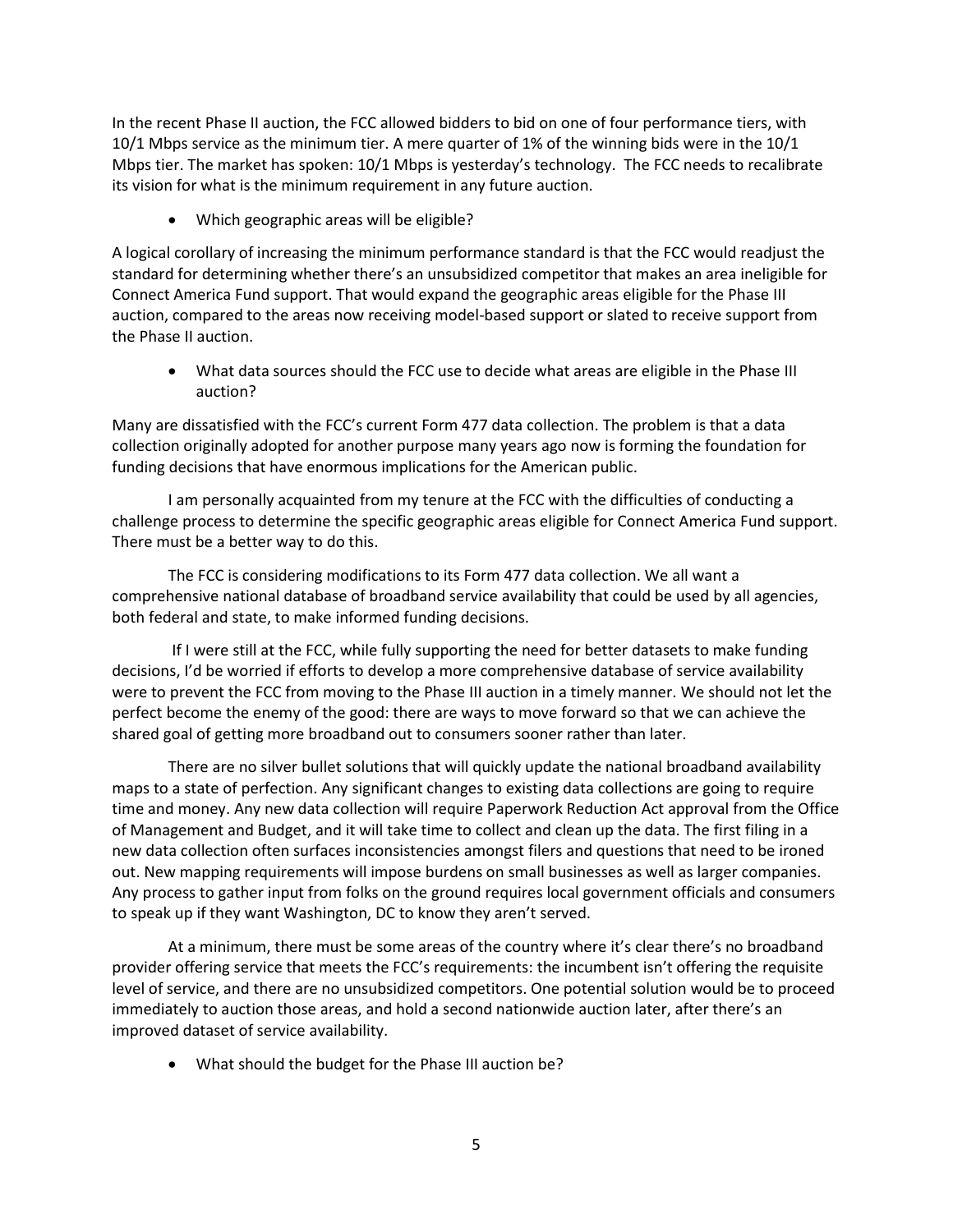I do not ascribe to the view that the budgets adopted in 2011 for various components of the Connect America Fund should be carved in stone. Just because \$1.5 billion was accepted by the price cap carriers back in 2015, based on a decision made in 2011, that does not mean that's the right number for Phase III of the Connect America Fund.

• Is there a way to auction partially served census blocks?

One of the problems with the current approach is that it ignores the plight of people who live in partially served census blocks. Thus far, the FCC has treated any census block that is partially served as if it were fully served, and therefore ineligible for funding. As a consequence, the FCC's December 2018 estimate that nearly 12 million rural Americans lack 25/3 Mbps fixed broadband undoubtedly is too low.<sup>1</sup> If the FCC at some future date has more granular information about actual service availability at the subcensus block level, the next step would be to figure out how to include the unserved portions of highcost census blocks in any auction.

This is just the tip of the iceberg. There are many more decisions to make. It's time to get started.

# Coordination Among Government Programs

 $\overline{\phantom{a}}$ 

It is critically important to coordinate and harmonize various programs administered by different federal and state agencies, so that the government as a whole is efficiently tackling the problem and not potentially working at cross purposes. It's a concern if one government agency is providing funding to overbuild a service provider that currently is receiving funding from another government agency.

Some state and local governments are not satisfied with the extent of private sector broadband investment in their communities and are actively taking steps to provide funding above and beyond what is available from the federal government. This is a welcome development. In my view, all states should provide some level of funding to supplement federal funding. Achieving universal broadband should not be the job of the federal government alone.

Coordination requires more than periodic touchpoints between agencies to talk generally about their respective programs and new initiatives. The federal government needs to share information in near real time – both within the federal government, and with state and local officials engaged in similar efforts – regarding the specific geographic areas where parties have applied for funding, or where funding has been authorized, even if construction has not yet occurred. The information needs to be sufficiently detailed that other agencies can map the location of planned deployments when making their own funding decisions and evaluate whether there is an overlap. Ideally, there would be a shared standard, at least among federal agencies, for what constitutes an unsubsidized competitor so that everyone's working on the same page.

Coordination should not be a one-way street. The federal government needs to share information with state and local officials, but state and local officials also have a responsibility to share their deep local knowledge about service availability with the federal government.

I presided over several challenge processes while at the FCC. We invited the states to weigh in on those challenges. My recollection is there was little to no participation from state or local officials. I sincerely hope that all states and localities will play a more visible and proactive role in whatever

<sup>1</sup> *Communications Marketplace Report et al*., GN Docket No. 18-231, FCC 18-181, para. 248 (rel. Dec. 26, 2018) (finding that 24% of rural Americans lack 25/3 Mbps fixed terrestrial broadband).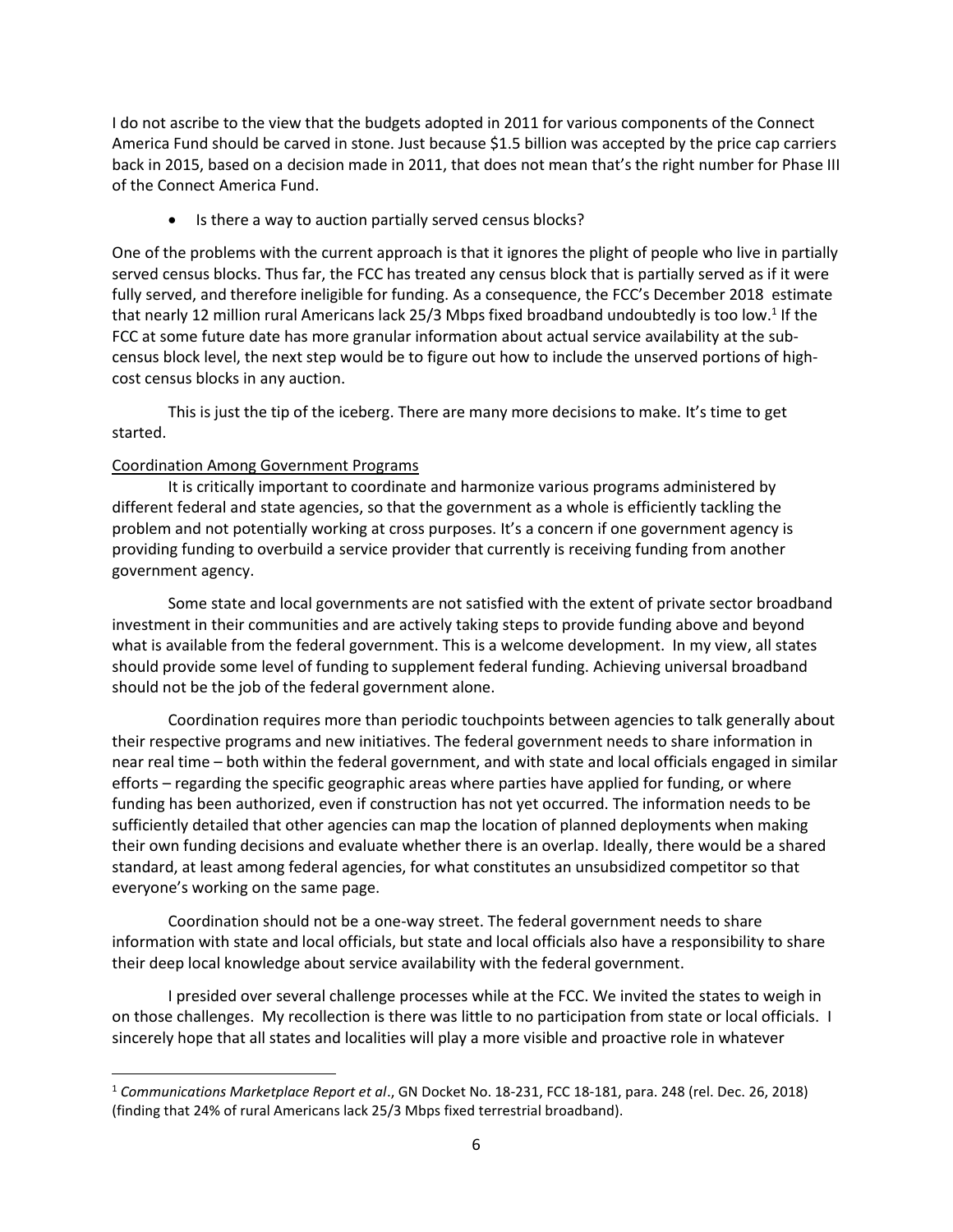processes the FCC uses in the future to decide which areas are eligible for the Phase III auction. They ought to; it is their citizens who will be directly impacted.

# Contributions Reform

I oversaw the FCC's contributions reform docket when it started back in 2001. I worked on this docket for much of my FCC career, including the two Further Notices of Proposed Rulemaking in 2002, the more recent Notice of Proposed Rulemaking in 2012, and the referral to the Federal-State Universal Service Joint Board in 2014. I also have assisted numerous clients while consulting in the private sector, including competitive providers, mobile providers, and interconnected Voice over Internet Protocol (VoIP) providers, on complying with their USF contributions obligations. I've seen the many problems with the current system from both sides of the fence.

Under today's system, there are several thousand contributors to the federal USF. Contributions are based on interstate and international retail revenues. Notably, the top five contributors (alphabetically, AT&T, CenturyLink, Sprint, T-Mobile, and Verizon) collectively fund about two-thirds of the entire USF.<sup>2</sup> A couple of the major cable operators probably are among the top 10 contributors. Think about that, basically a handful of the large communications firms collectively contribute most of the money that goes into the USF (and pass through those amounts to their end user customers), and thousands of smaller contributors (and their customers) pick up the balance.

The current system is built on regulatory constructs from decades ago. Only revenues from interstate and international telecommunications services and certain other telecommunications are subject to assessment. The form used to collect information from potential contributors uses terminology and categories that do not reflect today's marketplace. Companies are making judgments as to whether certain data services are telecommunications services (assessable) or information services (non-assessable). Dividing revenues into mythical buckets of intrastate and interstate jurisdiction is like counting how many angels are dancing on the head of a pin. The compliance burden, particularly for the thousands of smaller contributors that are not familiar with arcane regulatory details, is non-trivial. The major wireless and cable providers – who principally contribute today based on their voice revenues – probably could cause the system to collapse on a moment's notice if they decided to provide voice for free when bundled with broadband. The system we have today needs an overhaul.

The trend lines are not good. According to the FCC, while non-telecommunications revenues (which are not assessed) have more than tripled between 2006 and 2016, there has been a steady decline in assessable revenues over the last decade, by more than 20%.<sup>3</sup>

The FCC has sought comment on alternative contributions methodologies multiple times, from connections to numbers to hybrids. It also has sought comment multiple times on whether to assess broadband internet access under its permissive authority granted by Congress in section 254(d).

Meanwhile, several states are looking at alternative contribution methodologies for their own state universal service funds. For instance, Nebraska will shortly implement a new hybrid contributions system – assessing a flat fee on all voice connections, with business services continuing to contribute based on revenues.

 $\overline{a}$ 

<sup>2</sup> FCC, *Universal Service Monitoring Report*, CC Docket No. 96-45 et al. , Tables 1.7 (2017), available at [https://www.fcc.gov/sites/default/files/2017\\_universal\\_service\\_monitoring\\_report.pdf.](https://www.fcc.gov/sites/default/files/2017_universal_service_monitoring_report.pdf)

<sup>3</sup> *Universal Service Monitoring Report*, Tables 1.2, 1.5.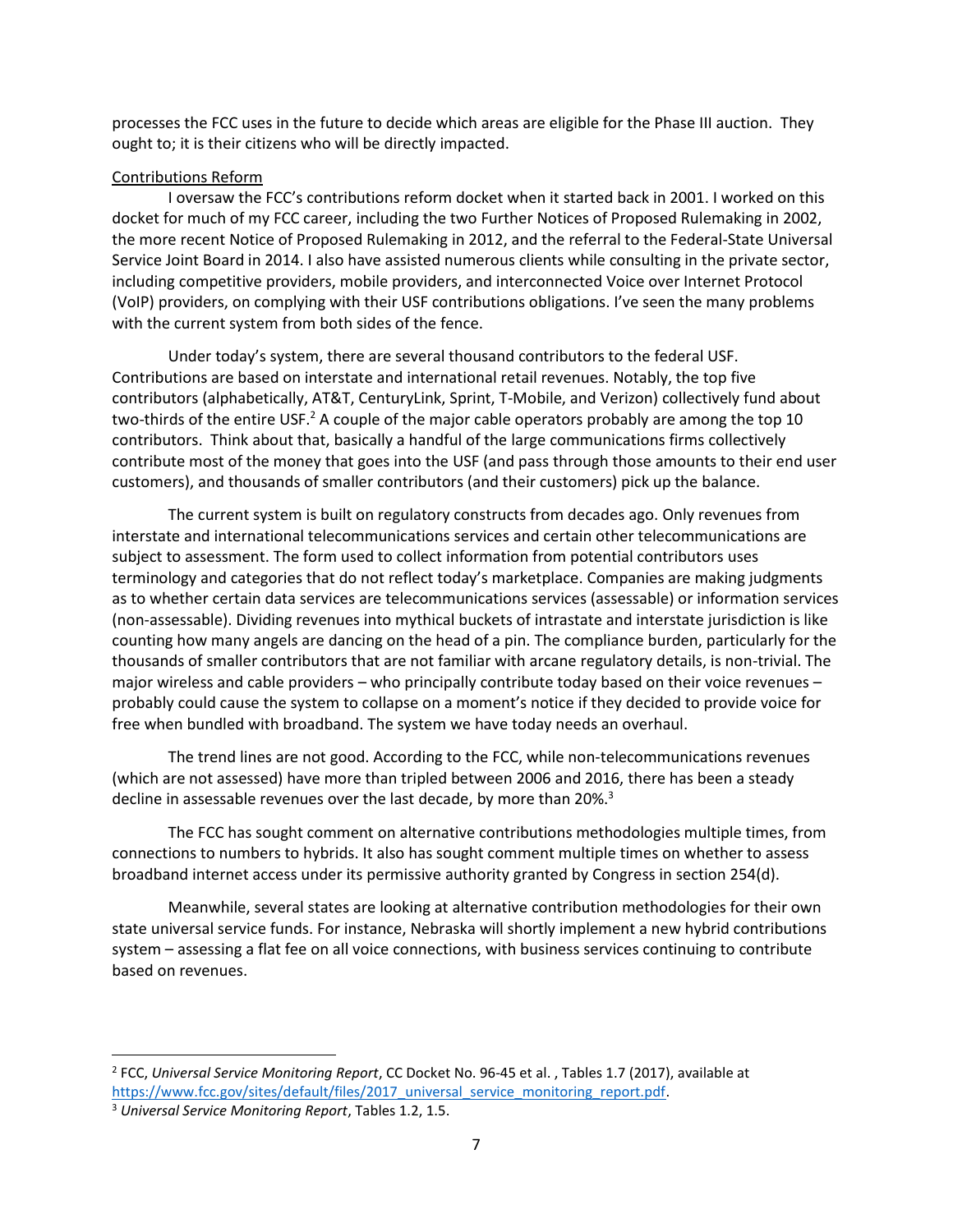At the outset, it's important to step back and ask: what are we trying to accomplish with contributions reform?

People often say the current federal contributions system is "unsustainable" and rail about the fact that the contribution factor is hovering around 20%. In my opinion, focusing on the contribution factor is a red herring. It's not 20% of your total bill; it's 20% of a small fraction of your communications bill.

Many argue that "We should expand the contribution base," which implies that contributions reform would assess firms that are not subject to assessment today.

Some apparently believe that expanding the contribution base would bring more money into the USF. That's not the case. The budgets for the disbursement programs are set independently of any decision regarding how the money is collected.

When people say, "We need to expand the contributions base," they often look to broadband. And then the conversation morphs into a "Don't tax the internet" debate. This is unfortunate, because it may prevent us from having a thoughtful conversation about new ways to ensure that universal service remains on a solid footing.

Because most firms pass these assessments through to their end users, I would suggest that it's useful to look at the impact on end users, rather than focusing exclusively on which industry sector has the obligation to report and contribute in the first instance.

Assessing retail broadband internet access would not likely bring in new contributors, at least on the residential side. Do you know any person who has a broadband connection, but no voice connection, either landline or mobile? In today's world, people with broadband also have some form of voice connection, whether it's a traditional landline connection, a VoIP connection or a cell phone. That's why changing the contributions methodology to assess broadband effectively would just shift the universal service line item from one bill to another or, in the case of a bundled voice/broadband offering, be a wash. One amount goes down, while another amount goes up. Either way, that residential customer still is paying for it.

Nonetheless, I believe as a matter of logic and fairness it's appropriate to assess retail broadband internet access. We all agree that universal broadband is a public policy goal, and that broadband is essential to our lives in the 21<sup>st</sup> century. To me, it makes sense to assess broadband to contribute to a fund that is intended to advance the deployment of broadband infrastructure.

Some fear that assessing broadband would suppress adoption. Broadband is not some fragile nascent service. With consumers cutting the cord on traditional voice service, it's broadband and the cell phones that are the necessities; if anything, landline voice is the service that people increasingly are willing to do without.

The more difficult question is what to do on the business side.

For many years, the FCC has estimated that contributions based on services typically sold to residential users represent roughly half of overall contributions.<sup>4</sup> Stated another way, residential households bear roughly half of the contribution burden, with the balance falling on businesses. It's worth asking whether residential consumers will increasingly be contributing a greater percentage of the total USF, based on assessments imposed on voice service (whether it's traditional landline service,

 $\overline{\phantom{a}}$ 

<sup>4</sup> *Universal Service Monitoring Report*, Tables 1.12.